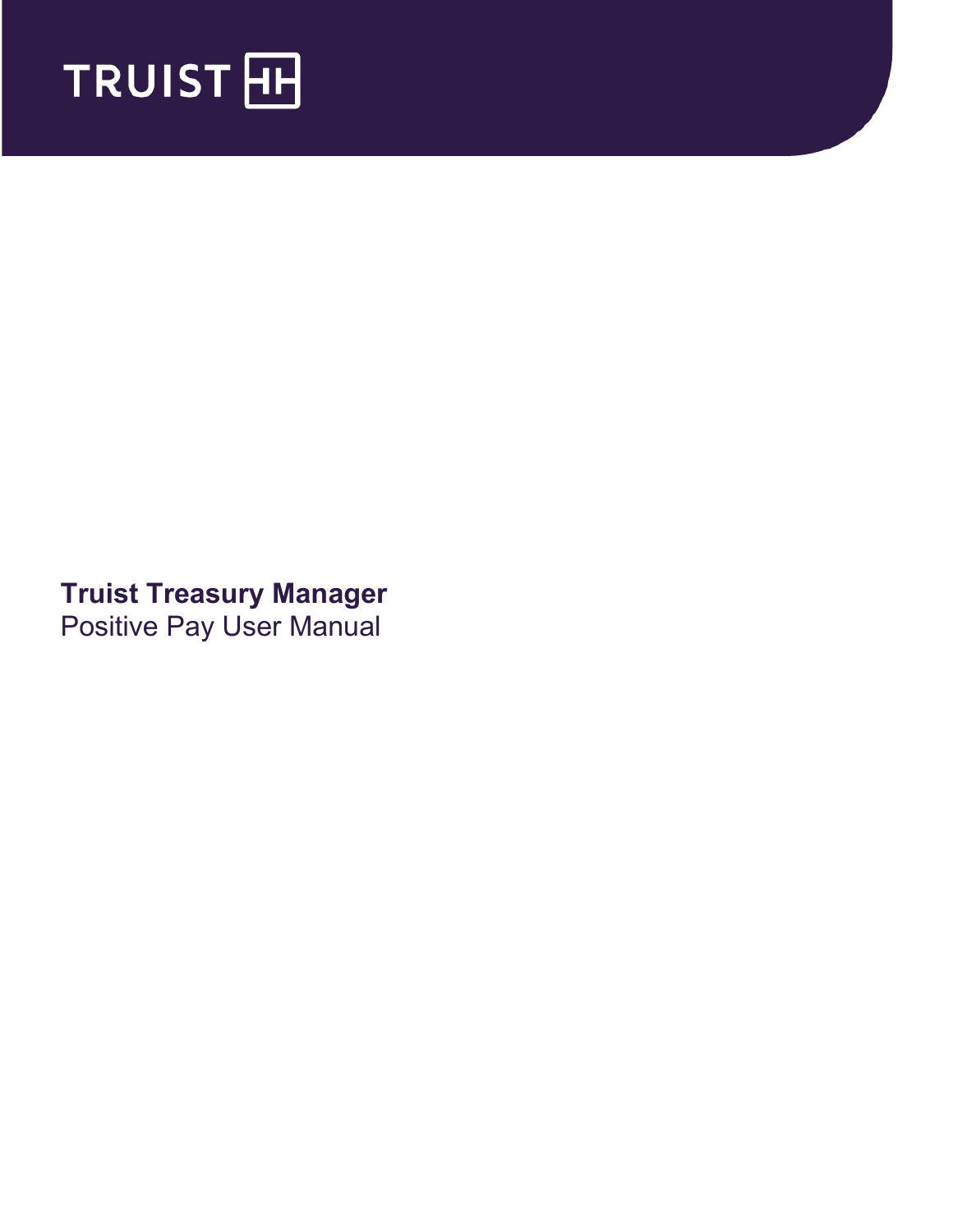**Truist Treasury Manager:** Positive Pay User Manual

THIS IS A CONFIDENTIAL DOCUMENT THAT YOU SHOULD MAINTAIN IN A SECURE LOCATION.

The information contained in this manual is the property of Truist Financial Corporation. Reproduction, manipulation, adjustment, or transfer transmission, either in part or in whole, is prohibited without prior written permission from Truist Financial Corporation. Truist Bank, Member FDIC. ©2022 Truist Financial Corporation. Truist, the Truist logo, and Truist Purple are service marks of Truist Financial Corporation. Rev. 1/22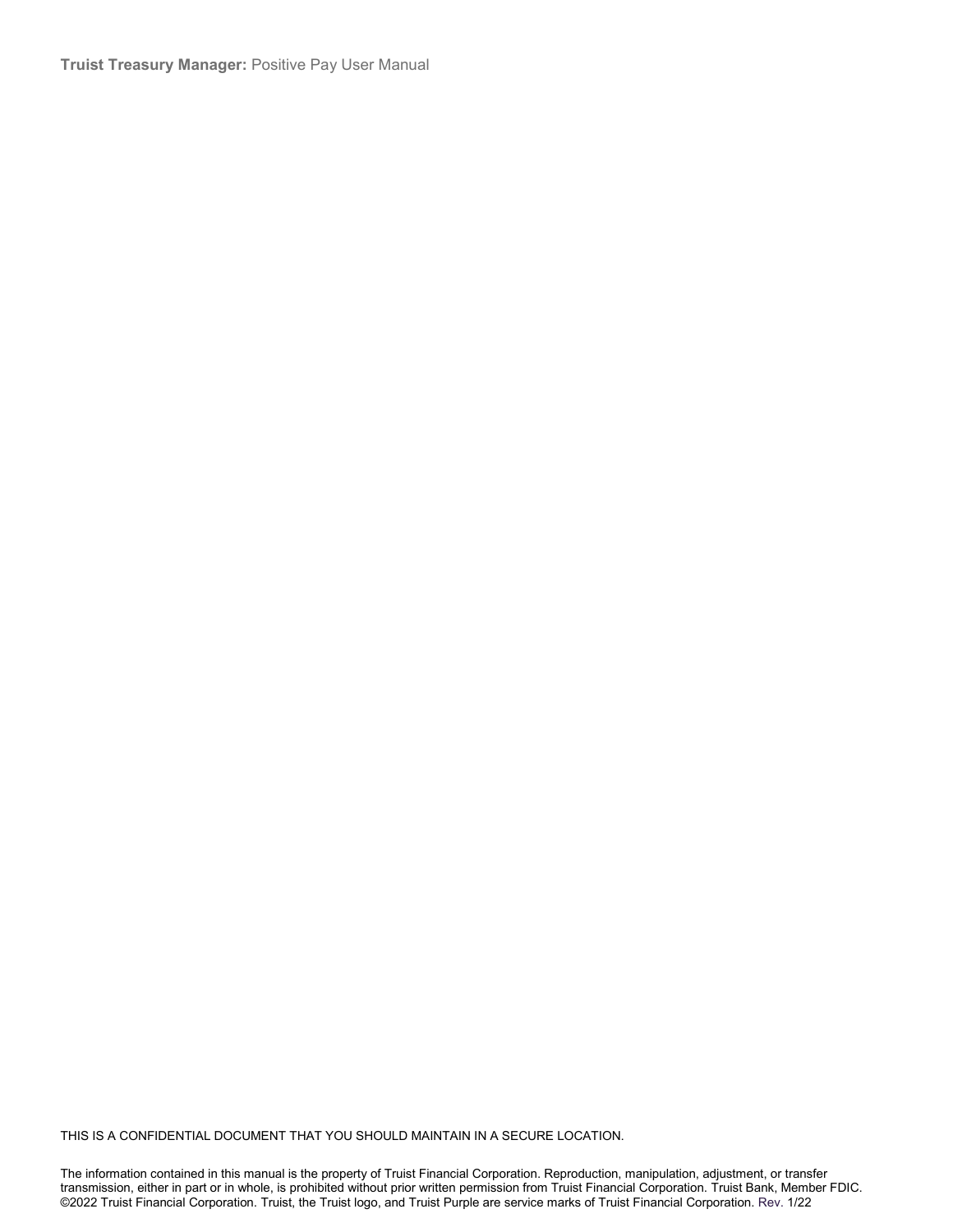# **Table of Contents**

| Your Responsibility for Maintaining Security 4      |  |
|-----------------------------------------------------|--|
|                                                     |  |
|                                                     |  |
|                                                     |  |
|                                                     |  |
|                                                     |  |
|                                                     |  |
|                                                     |  |
|                                                     |  |
|                                                     |  |
| To Manage Suspect Items for Positive Pay Accounts 8 |  |
|                                                     |  |
| To Authorize a Decision on a Suspect Item 10        |  |
|                                                     |  |
|                                                     |  |
|                                                     |  |
|                                                     |  |
|                                                     |  |
|                                                     |  |
|                                                     |  |
|                                                     |  |
|                                                     |  |
|                                                     |  |
| To Edit a Customized Positive Pay Report  16        |  |
|                                                     |  |
|                                                     |  |
|                                                     |  |
|                                                     |  |
|                                                     |  |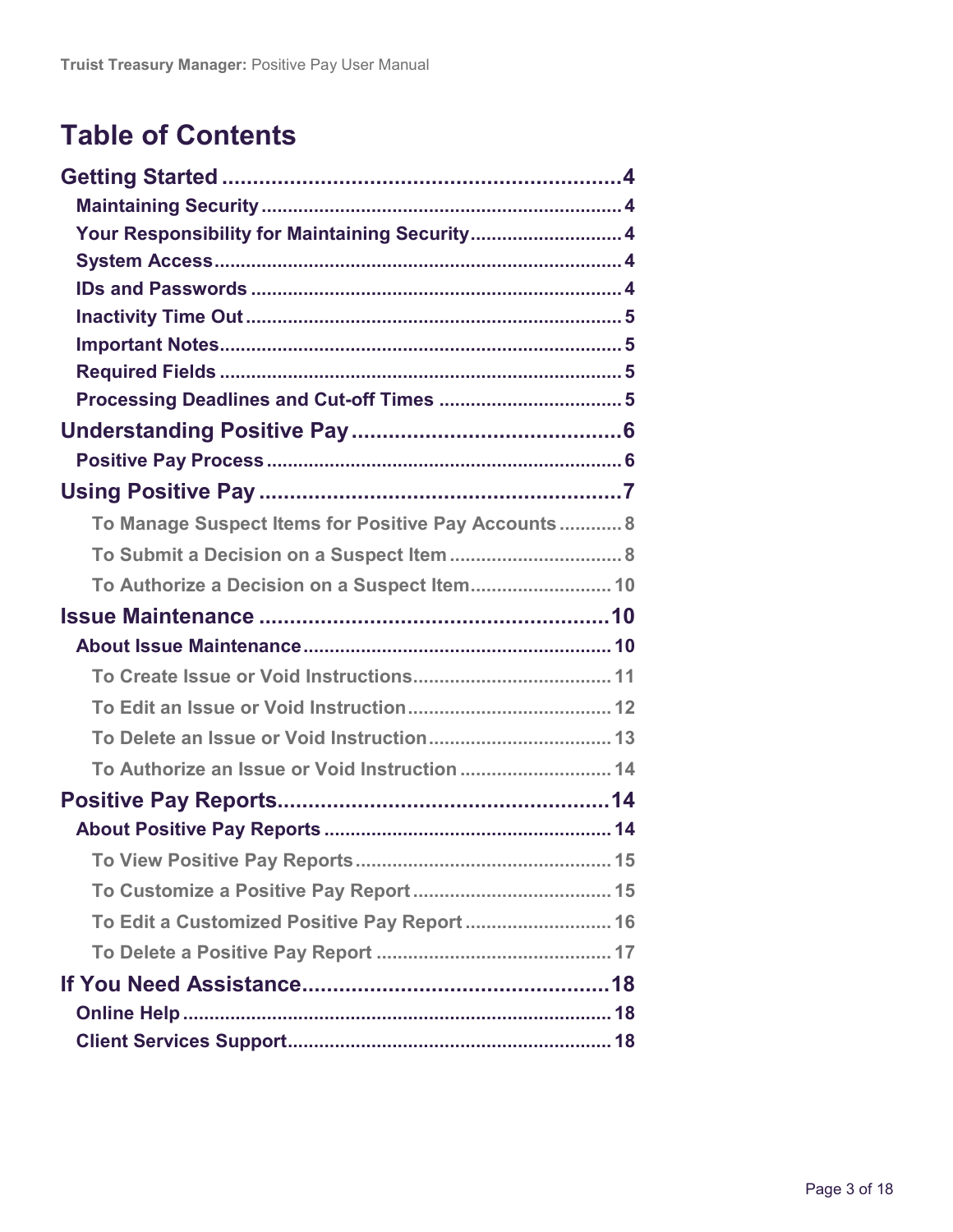# <span id="page-3-0"></span>**Getting Started**

### <span id="page-3-1"></span>**Maintaining Security**

Your company must designate at least one company security administrator (CSA, also referred to in some instances as an administrator) to control account access and transactional capabilities of any users within your company. Using the Administration function, any of your company's CSAs can activate/deactivate users and entitle any users for access to any accounts and other functions available to your company in Truist Treasury Manager (including the CSAs themselves). They can also administer passwords, tokens, and designate another user as CSA. In addition, the CSA can manage account preferences, including nicknaming accounts and controlling the display of accounts within Treasury Manager. Any CSA can administer their own entitlements to include access to any accounts and other functions available to you in your company's Treasury Manager setup.

## <span id="page-3-2"></span>**Your Responsibility for Maintaining Security**

Your company must maintain appropriate internal controls over access to and use of Treasury Manager. Each CSA has access to the Audit Report for system usage and activity information. This includes exception activity, successful attempts to use the system, and completed activities.

If you discover or suspect any fraudulent activity with respect to your company's Treasury Manager service or accounts, disable any affected user ID immediately, and contact Treasury Solutions Client Support at **800-774-8179.** Representatives are available from 8 am – 8 pm ET, Monday through Friday on bank business days.

# <span id="page-3-3"></span>**System Access**

Treasury Manager can be accessed on the Internet at [treasurymanager.truist.com.](http://www.suntrust.com/sunviewtreasurymanager%20treasurymanager.truist.com)

### <span id="page-3-4"></span>**IDs and Passwords**

A combination of three elements (Company ID, User ID, and Password) is required to access Treasury Manager. System parameters for password usage have been defined to help maintain the security of your company's information. Guidelines based upon these parameters include:

- *A new password must be created for new users when the system is accessed for the first time.*
- *There is a minimum user ID length of six characters. The password length is a minimum of eight characters with a maximum length of 20*. User IDs and passwords are case-sensitive and must include at least one letter, one number, and one special character. Treasury Manager prohibits the re-use of your previous three passwords.
- *To voluntarily change a password:* Any user can change their own password by hovering over **Tools**, which is located on the main menu, and then from the **Set** menu, click **Password**. The **Change Password** page will display. Enter the old

Truist recommends that you create a User ID with CSA entitlement for daily use. Keep all IDs and passwords in a secure location, and do not share passwords with other users.

Truist may use additional security processes and procedures to authenticate users.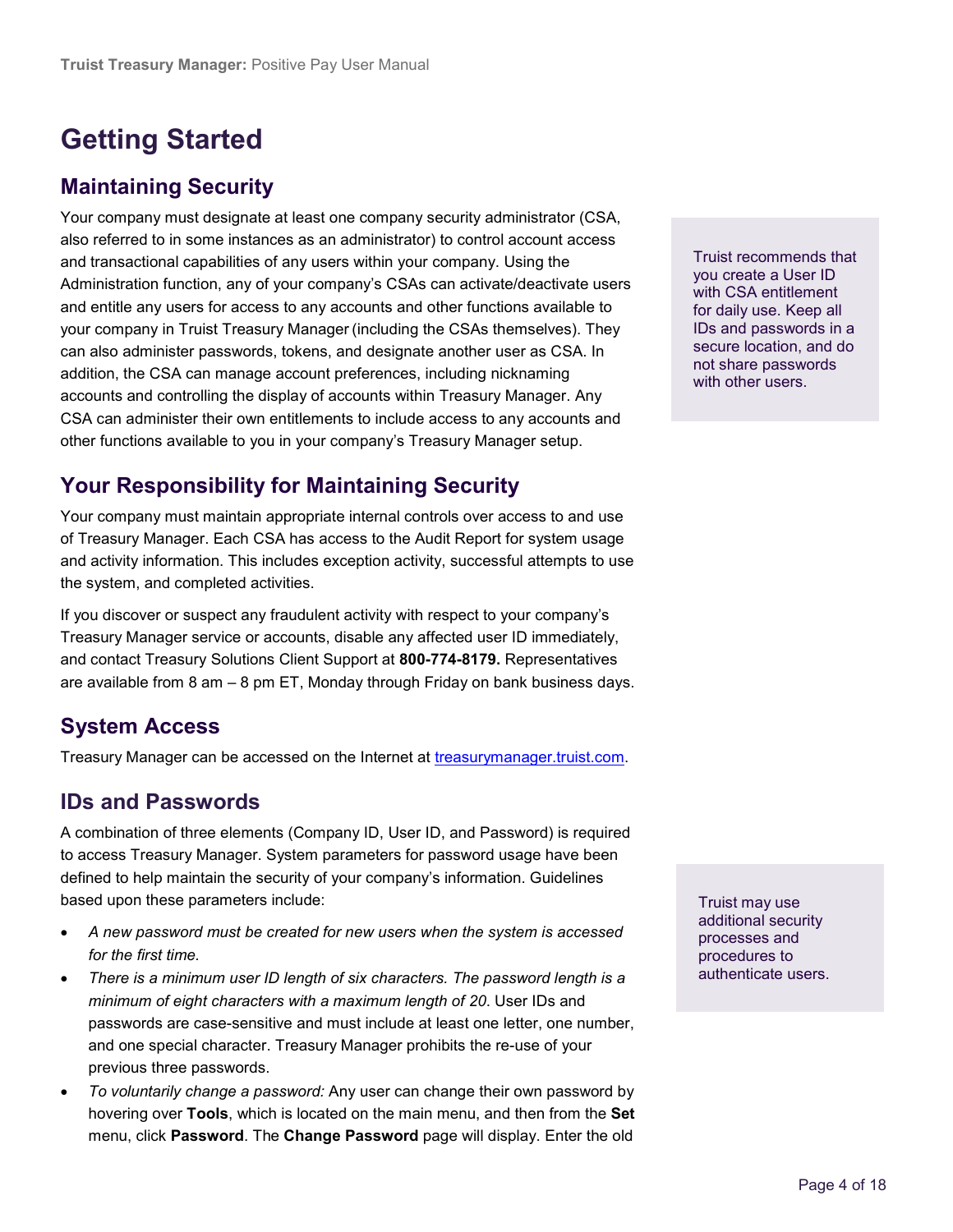password, the new password, and then confirm the new password and click the **Submit** button.

• *Disabled user ID:* The system will disable your user ID after five failed attempts to sign on. Contact your company security administrator to reset your user ID and password.

### <span id="page-4-0"></span>**Inactivity Time Out**

If your session is idle for more than 30 minutes, the system will time out due to inactivity and your access will be suspended. During a timeout period, your browser can remain connected to Treasury Manager. If a timeout occurs, you will have to sign back onto the system. Note that data entry alone is not considered activity. Activity in Treasury Manager is recorded by page changes or the use of the **Submit** button.

### <span id="page-4-1"></span>**Important Notes**

When using Treasury Manager, please do not use your browser's **Refresh** button. In some cases, this could cause a form to be submitted twice. While clicking the **Back** button will return you to the previous page, it will not reverse any transactions performed prior to your clicking the button. Use the action buttons or top navigation menus to navigate through the application.

### <span id="page-4-2"></span>**Required Fields**

Required data entry fields for Treasury Manager are noted to the right of the field with an asterisk (\*).

### <span id="page-4-3"></span>**Processing Deadlines and Cut-off Times**

To obtain processing deadlines or cutoff times for the Treasury Manager system, review the *Treasury Manager Processing Deadlines* document. This document is located on the Treasury Manager page of the Treasury Resource Center, which can be accessed from within the system by clicking the **User Material** link located at the top right of any page.

Click the **Log Off** link at the top right of any page to end your Treasury Manager session and close the connection completely.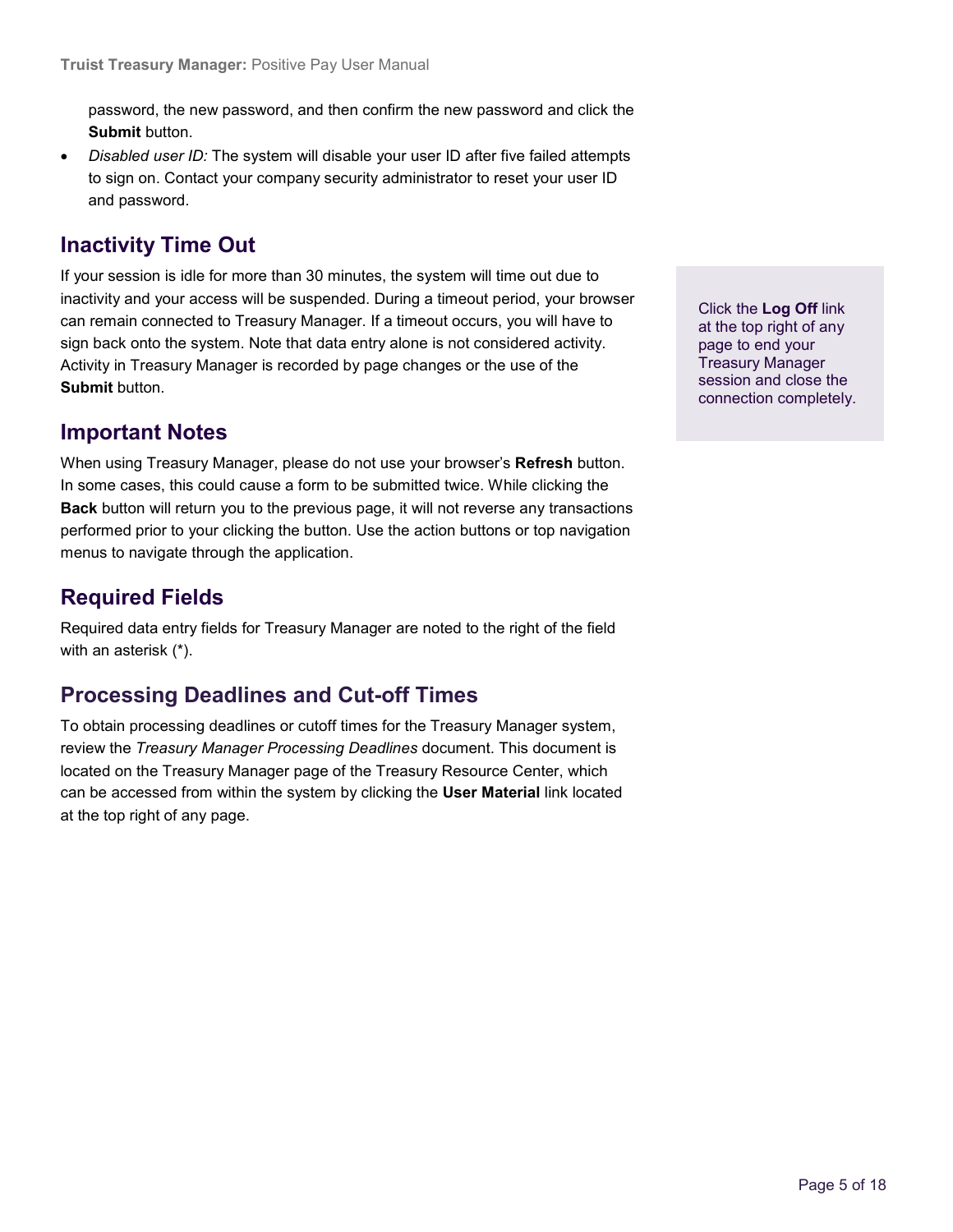# <span id="page-5-0"></span>**Understanding Positive Pay**

The Positive Pay service enables you to make pay and return decisions on suspect check activity within accounts that are enabled for Positive Pay services. If entitled, you can approve another user's suspect items for payment or return. The way Positive Pay works is based on the account selected.

- **Standard** With a standard Positive Pay account, the Treasury Manager system may declare an item as suspect when a comparison between the presented records and your issue data indicates a conflict.
- **Reverse** With Reverse Positive Pay, you take a more active role by selfmonitoring your accounts and notifying Truist when a check should be returned. To enable the return and decision process, Treasury Manager provides a list of all paid items.

Standard Positive Pay can have these exception reasons:

- Amount Disagrees with Issue
- Cancelled Prior to Payment
- Check Stopped Prior to Payment
- Duplicate Input
- Duplicate Paid
- Invalid Check Number
- Paid Not Issued
- Issue Voided Prior to Payment
- Max Amount Exceeded
- Payee Data Disagrees with Issue
- Payee Data Missing
- Stale-dated
- Unable to Compare Payee

# <span id="page-5-1"></span>**Positive Pay Process**



If entitled, you can submit a decision on a suspect item. Decisions can be submitted on items with a status of *Open*, *In Process*, or *Pending Approval*. Decisions can be changed as long as the status is not *Complete*, which indicates that the decision has already been transmitted for processing.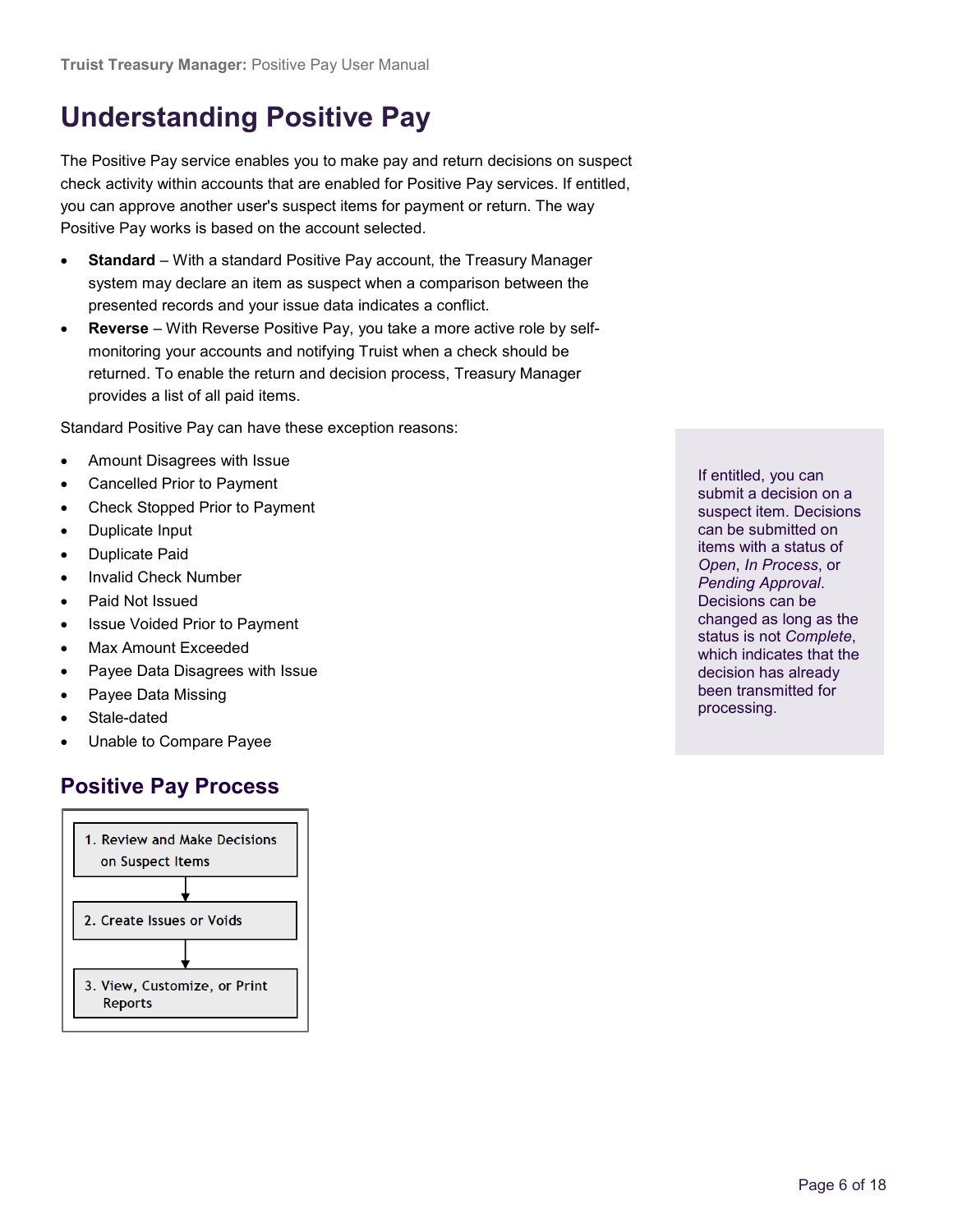#### **Positive Pay Menu Positive Pay Functions**

| <b>Manage</b><br><b>Positive Pay</b> | <b>Function</b> | <b>Description</b>                                           |  |  |  |  |
|--------------------------------------|-----------------|--------------------------------------------------------------|--|--|--|--|
| <b>Issue Maintenance</b>             | Manage          | • View checks that have been identified as suspect           |  |  |  |  |
| Create                               |                 | Make pay and return decisions on suspect checks<br>$\bullet$ |  |  |  |  |
| Single Issue                         | <b>Create</b>   | Create instructions for adding and deleting both issues      |  |  |  |  |
| Multiple Issues                      |                 | and voids                                                    |  |  |  |  |
| <b>Reports</b>                       |                 |                                                              |  |  |  |  |
| <b>Positive Pay Reports</b>          | <b>Reports</b>  | View, customize, or print reports                            |  |  |  |  |

# <span id="page-6-0"></span>**Using Positive Pay**

Positive Pay is designed to help you prevent check fraud. During nightly processing each business day, Truist matches the checks posted to your account against your outstanding check issue records, then reports any exceptions to you the next morning. The magnetic ink character recognition (MICR) line at the bottom of a check is used for the automated matching of presented checks to the check issue records you provided to Truist.

#### **Managing Positive Pay**

You can view and make pay decisions within the Manage section of the Positive Pay service.

#### **Viewing Suspect Items**

When viewing suspect items, you can perform these actions:

- Filter the list to display only items within a range of dates
- Click the Serial Number (checks) link to display details for the item
- Click the View Image link to display an image of the check
- Submit decisions for suspect item

#### **Authorizing Decisions**

Track the status of decisional items. Statuses are as follows:

- **No suspect items** The account has no suspect items
- **Open** Suspect items exist for the account. No action has been taken
- **In Process** Action has been taken on some, but not all suspect items for the account
- **Pending Approval**  Suspect items are awaiting approval on the decision or return reason
- **Complete** Action has been taken on all suspect items for the account

You can authorize instructions only if you are designated in Treasury Manager as an approver. You cannot authorize any instructions that you created or last modified.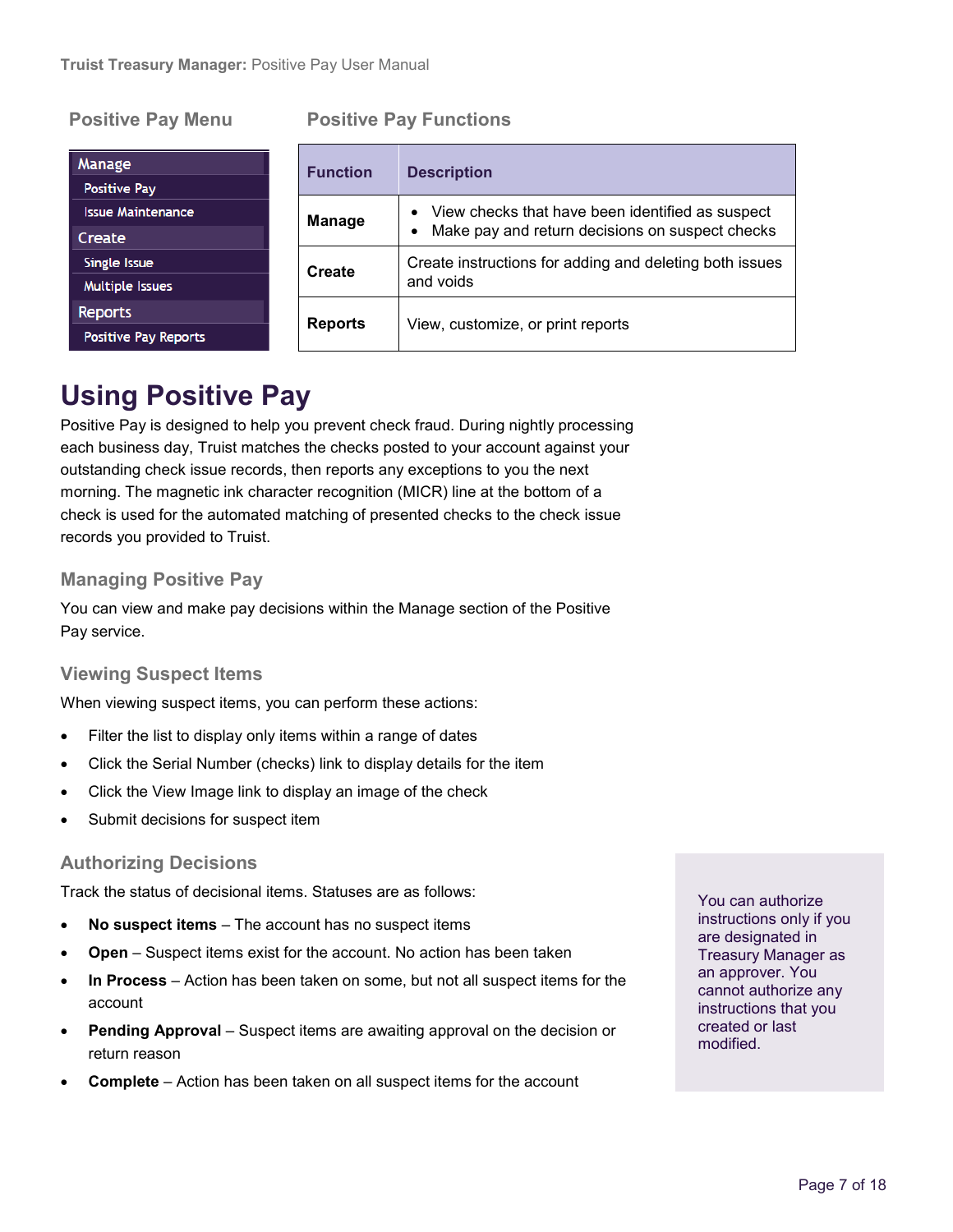#### <span id="page-7-0"></span>**To Manage Suspect Items for Positive Pay Accounts**

1. From the main menu, select **Positive Pay**, then in the **Manage** section, click **Positive Pay**. The Manage Positive Pay page displays.

| <b>TRUIST</b> <sub>HH</sub>                                     |                              |           |                       |                                                                                                                                                     |                       |                  |                               | <b>Treasury Manager</b>                                | Welcome, Oscar<br>Inbox   User Material<br>Timeout: 0:29:35     |
|-----------------------------------------------------------------|------------------------------|-----------|-----------------------|-----------------------------------------------------------------------------------------------------------------------------------------------------|-----------------------|------------------|-------------------------------|--------------------------------------------------------|-----------------------------------------------------------------|
| <b>Treasury Dashboard</b>                                       | <b>Information Reporting</b> |           | <b>Payments</b>       | <b>Transfers</b><br><b>Positive Pay</b><br>Manage                                                                                                   | <b>Check Services</b> |                  | <b>File Services</b><br>Tools | <b>Administration</b>                                  |                                                                 |
| Manage Positive Pay<br>Review accounts that have suspect items. |                              |           |                       | <b>Positive Pay</b><br><b>Issue Maintenance</b><br>Create<br>Single hour-<br><b>Multiple hours</b><br><b>Reports</b><br><b>Positive Pay Reports</b> |                       |                  |                               | <b>View All Positive Pay</b><br>Iberto per page [10 w] | ₿<br>$^{\circ}$<br>View All Reverse Pos Pay<br>$E$ $I$ $11$ $D$ |
| Account                                                         |                              | » Type    | <b>Total Suspects</b> | Needs Review                                                                                                                                        | To Pay                | <b>To Return</b> | Cutoff (EST)                  | <b>Status</b>                                          | Action                                                          |
| <b>CPR 2880</b><br>880063                                       |                              | Standard. | ÷                     | ÷.                                                                                                                                                  | O.                    | O.               | N/A                           | No suspect items                                       | No action required                                              |
| CPR 3239<br>670221                                              |                              | Standard. | $\alpha$              | ×                                                                                                                                                   | $\alpha$              | $\alpha$         | N/A.                          | Complete:                                              | <b>View Suspect Items</b>                                       |

- 2. To view the list of suspect items for an account: from the Account column, click the applicable link. The page that displays is based on the Positive Pay account type selected (Standard or Reverse).
	- **Standard** If you selected Standard Positive Pay account, the **Suspect Items - Positive Pay** page displays. It provides a list of checks that Truist has identified as suspect. From this page, you can make decisions on whether the check should be paid or returned.
	- **Reverse** If you selected a Reverse Positive Pay account, the **Paid Items - Reverse Positive Pay** page displays. It provides a list of the paid checks from the prior day's transactions. From this page, you can compare the information to the internal records of your company, and then return any items that do not match.

#### <span id="page-7-1"></span>**To Submit a Decision on a Suspect Item**

- 1. From the main menu, select **Positive Pay**, then in the **Manage** section, click **Positive Pay**. The Manage Positive Pay page displays.
- 2. To view the list of suspect items for an account, from the Account column, click the applicable link. The page that displays is based on the Positive Pay account type selected (Standard or Reverse).
	- **Standard** If you selected a Standard Positive Pay account, the Suspect Items - Positive Pay page displays. It provides a list of checks that Truist has identified as suspect. From this page, you can make decisions on whether the check should be paid or returned.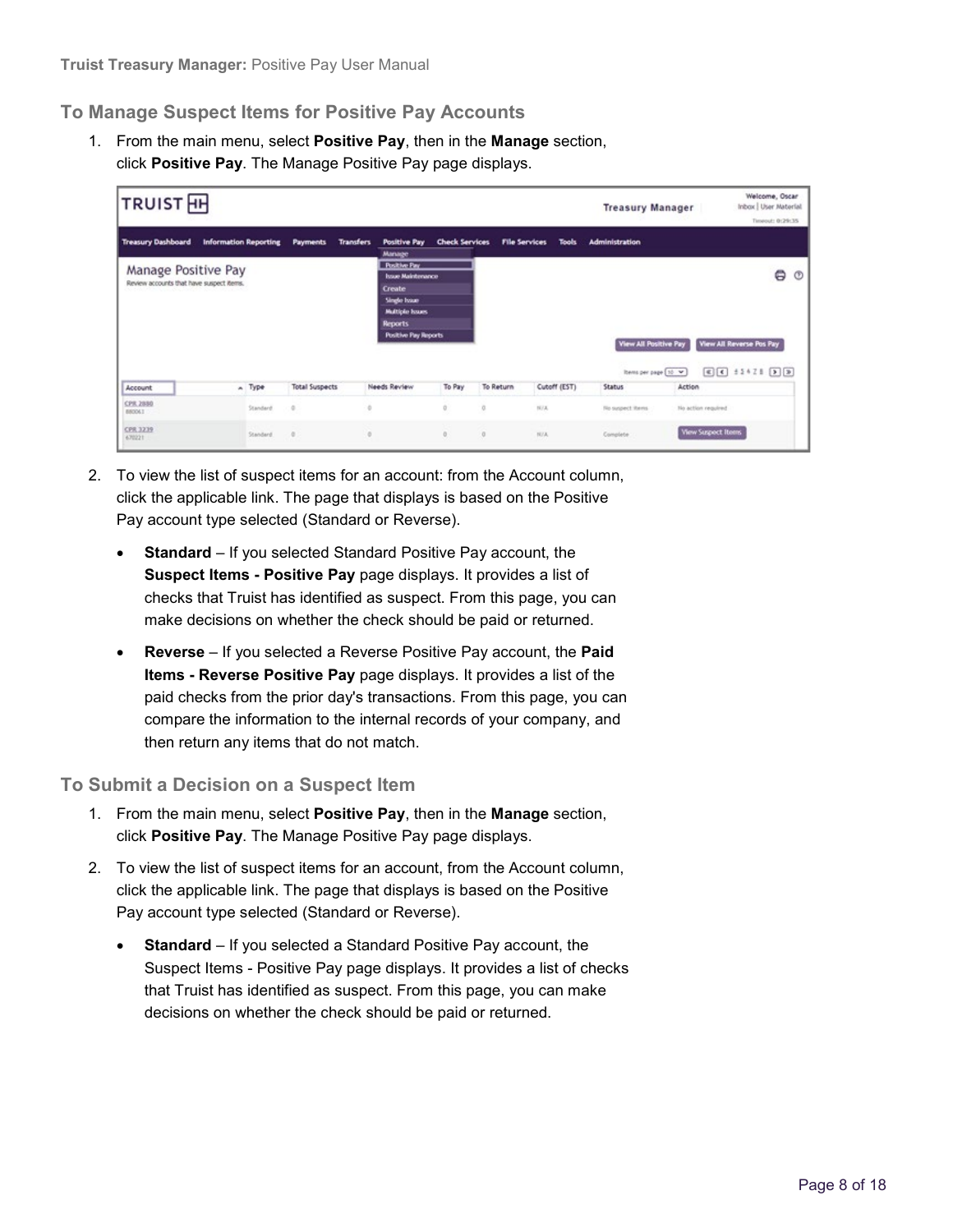|                                                        | Suspect Items - Positive Pay<br>Review or update decisions on suspect items.                                   |                                           |                 |            |        | 0<br>$\circ$                                                                                                                                                          |
|--------------------------------------------------------|----------------------------------------------------------------------------------------------------------------|-------------------------------------------|-----------------|------------|--------|-----------------------------------------------------------------------------------------------------------------------------------------------------------------------|
| <b>Account Number</b>                                  | TRUIST CPR 1<br><b>Account Name</b><br>88006<br>Account Type<br>CPR<br>CPR cutoff:<br>2:00 p.m. EST 12/28/2021 |                                           |                 |            |        |                                                                                                                                                                       |
| View Suspect Items<br>From 12/28/2021<br>Serial Number | To 12/28/2021<br>t 1<br><b>Presentment Date</b>                                                                | i.<br>Search<br><b>Presentment Amount</b> | Reason          | Image      | Status | Iberra per page [10] w<br>Decision                                                                                                                                    |
| Saterence (D)<br>195122<br>810208                      | 12/24/2021                                                                                                     | 59.12                                     | Paid Not Issued | View Image | Open   | Set All<br>No Decision<br>÷<br><b>Ho Decision</b>                                                                                                                     |
| Cancel<br>Continue                                     |                                                                                                                |                                           |                 |            |        | <b>Pay</b><br>Pay and Add locus.<br>Refins per page 10 %<br><b>Return Disputed Item</b><br><b>Return Fraudulent Item</b><br><b>Return Unauthorized Rem.</b><br>Return |

- **Reverse** If you selected a Reverse Positive Pay account, the Paid Items - Reverse Positive Pay page displays. It provides a list of the paid checks from the prior day's transactions. From this page, you can compare the information to the internal records of your company, and then return any items that do not match.
- 3. On either the Suspect Items Positive Pay or the Paid Items Reverse Positive Pay page, perform the appropriate action:

| <b>If</b>                  | Then …                                           |
|----------------------------|--------------------------------------------------|
| On the Suspect Items -     | from the <b>Decision</b> column, select a        |
| Positive Pay page,         | decision for one or more items                   |
| On the <b>Paid Items -</b> | from the <b>Decision</b> column, select a return |
| Reverse Positive Pay page, | reason for one or more items                     |



For standard Positive Pay accounts, you can use the Set All button in the column header to apply a decision or return reason to all items.

- 4. Click the **Continue** button.
- 5. On the preview page, verify the decisions or return reasons.
- 6. Click the **Submit** button to save your decisions. The Manage Positive Pay page displays with the updated accounts in the To Review, To Pay, and To Return columns.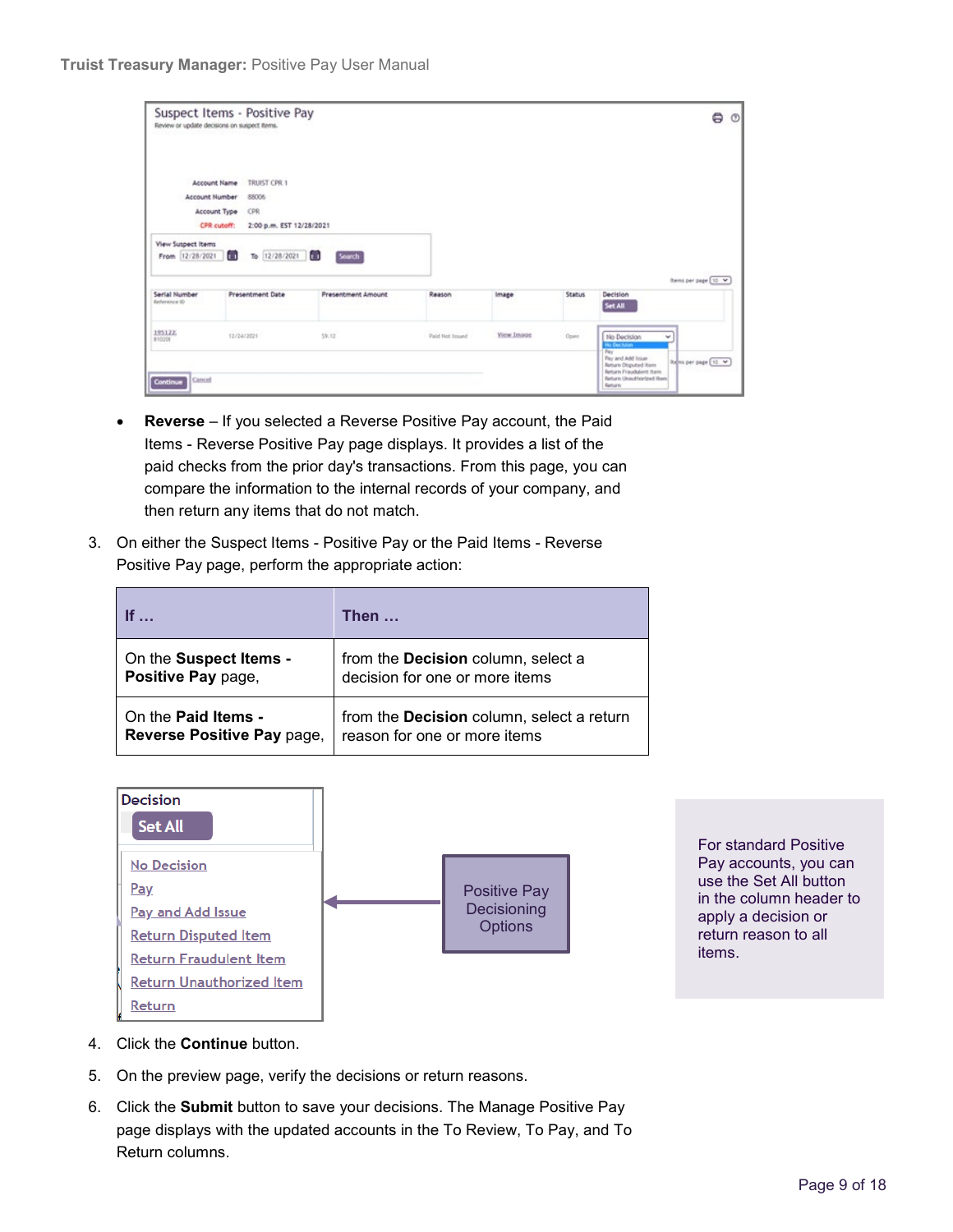### <span id="page-9-0"></span>**To Authorize a Decision on a Suspect Item**

- 1. From the main menu, select **Positive Pay**, and in the **Manage** section, click **Positive Pay**. The Manage Positive Pay page displays.
- 2. To view the list of suspect items for an account, click the applicable link in the **Account** column. The page that displays is based on the Positive Pay account type selected (**Standard** or **Reverse**).
	- **Standard** If you selected a standard Positive Pay account, the Suspect Items – Positive Pay page displays. It provides a list of checks that Truist has identified as suspect. From this page, you can make decisions on whether the check should be paid or returned.
	- **Reverse** If you selected a Reverse Positive Pay account, the Paid Items – Reverse Positive Pay page displays. It provides a list of the paid checks from the prior day's transactions. From this page, you can compare the information to the internal records of your company, and then return any items that do not match.

Suspect items with Pending Approval status have decisions that must be approved by a second user before they are final. If the status is a link, you can accept or reject the decision.

3. To authorize items needing approval:

| If                                | Then                                                              |
|-----------------------------------|-------------------------------------------------------------------|
| Authorizing a single item         | from the Approval column, in the Set Approval                     |
| needing approval,                 | section, click the Approve or Reject link.                        |
| Authorizing all the items needing | from the <b>Approval</b> column, click the <b>Set All</b> button, |
| approval,                         | then click the Approve or Reject link.                            |

- 4. Click the **Continue** button.
- 5. On the preview page, verify your approval decisions.
- 6. Click the **Submit** button to save your approval decisions. The Manage Positive Pay page displays with the approval decisions updated.

# <span id="page-9-1"></span>**Issue Maintenance**

### <span id="page-9-2"></span>**About Issue Maintenance**

The **Issue Maintenance** service is a feature of Positive Pay. It allows you to see checks that we have identified as suspect and to make the decision whether we should return the check.

The way the service works differs based on whether an account is configured for Positive Pay or Reverse Positive Pay.

• With **Positive Pay**, the first step in the process is to submit an issue file, which is a list of checks your business has issued. An issue file of many items may be submitted through data transmission or by using the Truist Online Courier solution. The required issue file fields are the account number, check number,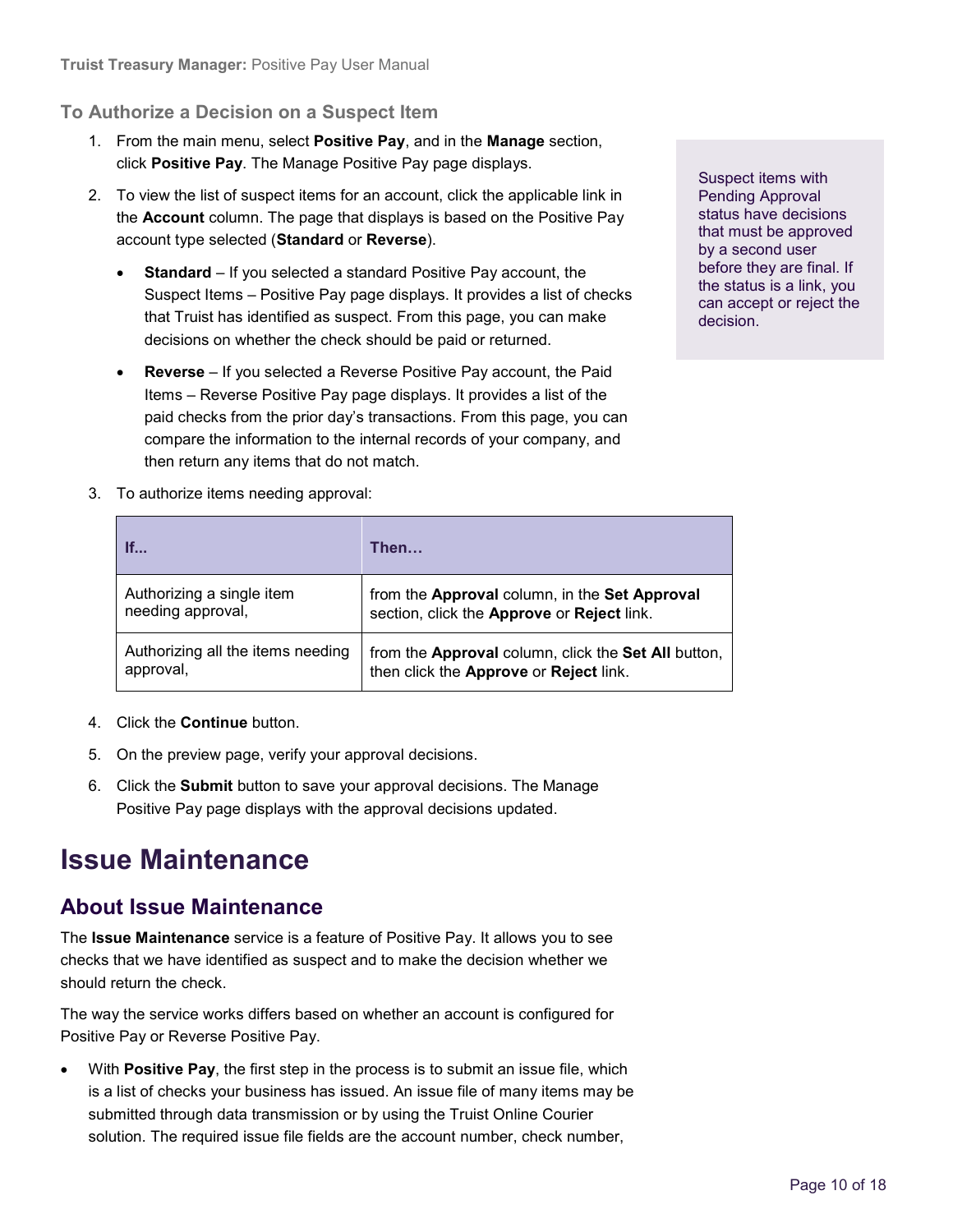issue date, and issue amount. If your company subscribes to Payee Positive Pay services, the payee name is included within the file. For a smaller volume of items, issues can be entered manually through Treasury Manager. Truist maintains this list, and compares checks presented to us against it. If checks are presented to us that do not match your file, we list them as suspects. You can review the suspects in each of your accounts and decide whether they should be returned.

• With **Reverse Positive Pay**, the process is reversed. The online system displays the list of checks that are contained within the prior day's transactions. You then compare the information to your company's internal records, and then decide whether to return items that do not match.

The Issue Maintenance feature enables you to manually add items for consideration into the Positive Pay/reconciliation process and to manually enter and maintain check issues and void instructions. You can create instructions for adding and deleting both issues and voids. The issues are then sent to Truist for reconciliation. If the system identifies discrepancies between your entered issues and the actual checks that have been presented for payment, the system returns these suspect items for your analysis and decision making within the Positive Pay page.

The manual method is ideal if your volume of issues is relatively low and/or if you need to create an individual issue apart from your normal bulk load process.

#### <span id="page-10-0"></span>**To Create Issue or Void Instructions**

1. From the main menu, select **Positive Pay**, then in the **Create** section, click **Single Issue** or **Multiple Issues**. Based on your selection, either the applicable Create Issue or Void Instruction page displays.

#### **Create Single Issue or Void Instruction Page**

| <b>Treasury Dashboard</b><br><b>Information Reporting</b><br><b>Payments</b> | <b>Transfers</b>             | <b>Positive Pay</b>         | <b>Check Services</b> | <b>File Services</b> | <b>Tools</b> | <b>Administration</b> |
|------------------------------------------------------------------------------|------------------------------|-----------------------------|-----------------------|----------------------|--------------|-----------------------|
|                                                                              |                              | Manage                      |                       |                      |              |                       |
| Create Issue or Void Instruction                                             |                              | <b>Positive Pay</b>         |                       |                      |              |                       |
| Use this page to create an issue or void instruction.                        |                              | <b>Issue Maintenance</b>    |                       |                      |              |                       |
|                                                                              |                              | Create                      |                       |                      |              |                       |
|                                                                              |                              | Single Issue                |                       |                      |              |                       |
|                                                                              |                              | <b>Multiple Issues</b>      |                       |                      |              |                       |
|                                                                              |                              | <b>Reports</b>              |                       |                      |              |                       |
|                                                                              | * Required                   | <b>Positive Pay Reports</b> |                       |                      |              |                       |
| Account *                                                                    | Select a Destination Account |                             | v                     |                      |              |                       |
| Check Number *                                                               |                              |                             |                       |                      |              |                       |
| Transaction Type *                                                           | Select a Type v              |                             |                       |                      |              |                       |
| Amount *                                                                     |                              |                             |                       |                      |              |                       |
| Date *                                                                       | MM/DD/YYYY 日                 |                             |                       |                      |              |                       |
| Payee                                                                        |                              |                             |                       |                      |              |                       |
| Reference                                                                    |                              |                             |                       |                      |              |                       |
| <b>Funding Source</b>                                                        |                              |                             |                       |                      |              |                       |
|                                                                              | <b>Submit Request</b>        | Cancel                      |                       |                      |              |                       |

The workflows for Create Single Issue and Multiple Issues are similar.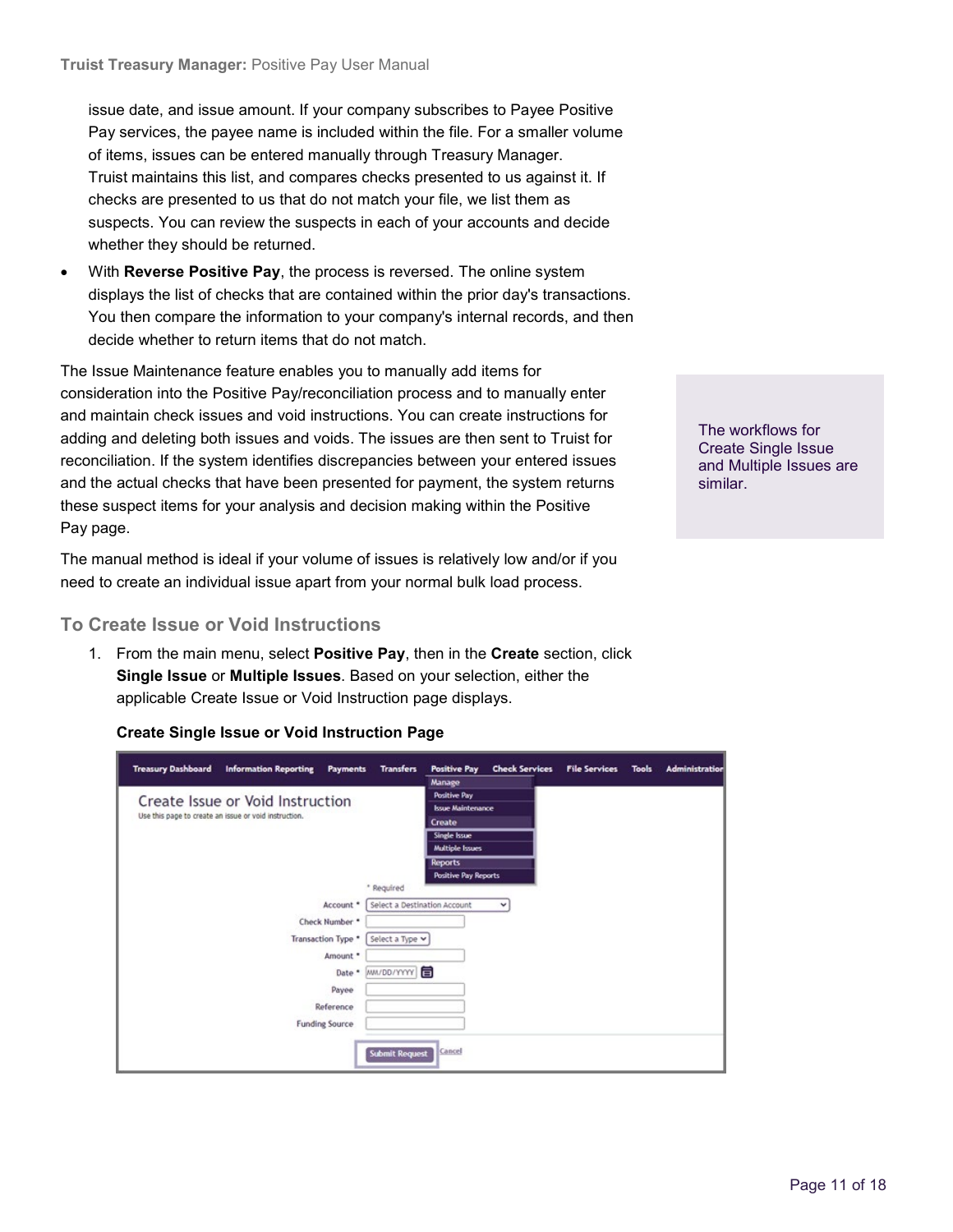**Create Multiple Issue or Void Instruction Page**

| <b>Treasury Dashboard</b>       | <b>Information Reporting</b>                                                                               | <b>Payments</b>                    | <b>Transfers</b> | <b>Positive Pay</b> | <b>Check Services</b>    | <b>File Services</b> | <b>Tools</b>       | <b>Administration</b> |
|---------------------------------|------------------------------------------------------------------------------------------------------------|------------------------------------|------------------|---------------------|--------------------------|----------------------|--------------------|-----------------------|
|                                 | Create Multiple Issue or Void Instructions<br>Use this page to create multiple issue or void instructions. |                                    |                  |                     |                          |                      |                    |                       |
| Account *<br><b>Transaction</b> | * Required<br>Select a Destination Account<br>Type *<br>Select a Type $\vee$                               | $\check{ }$<br><b>Check Number</b> | Amount           | Date                | Payee<br>眉<br>MM/DD/YYYY |                      | <b>Add Another</b> |                       |
|                                 | <b>Submit Request</b>                                                                                      | Cancel                             |                  |                     |                          |                      |                    |                       |

2. Complete the required fields: Account, Check Number, Transaction Type, Amount, and Date.

**Note:** If you are creating multiple issues and want to add another issue or void instruction, click the **Add Another** button. A new line displays for further data entry.

3. Click the **Submit Reques**t button. The request is submitted, and the Issue Maintenance page displays with a success message.

<span id="page-11-0"></span>**To Edit an Issue or Void Instruction**

1. From the main menu, select **Positive Pay**, then in the **Manage** section, click **Issue Maintenance**. The Issue Maintenance page displays.

| <b>TRUIST</b> HH          |                                                                                              |                              |                                                                                  |                       | <b>Treasury Manager</b> |                      | Inbox   User Material   Log Off | Welcome, John<br><b>Timeout: 0:26:18</b> |   |
|---------------------------|----------------------------------------------------------------------------------------------|------------------------------|----------------------------------------------------------------------------------|-----------------------|-------------------------|----------------------|---------------------------------|------------------------------------------|---|
| <b>Treasury Dashboard</b> | <b>Information Reporting</b><br><b>Payments</b>                                              | <b>Transfers</b>             | <b>Positive Pay</b><br><b>Manage</b>                                             | <b>Check Services</b> |                         | <b>File Services</b> | <b>Tools</b>                    | <b>Administration</b>                    |   |
| <b>Issue Maintenance</b>  | Use this page to find existing issue or void instructions and make modifications to the inst |                              | <b>Positive Pay</b><br><b>Issue Maintenance</b><br>Create<br><b>Single Issue</b> |                       |                         |                      |                                 | ⊟                                        | ි |
|                           |                                                                                              |                              | <b>Multiple Issues</b><br><b>Reports</b>                                         |                       |                         |                      |                                 |                                          |   |
| Create Issue $(\cdot)$    |                                                                                              |                              | <b>Positive Pay Reports</b>                                                      |                       |                         |                      |                                 |                                          |   |
| Account<br>All Accounts   | <b>Issue Type</b><br><b>Status</b><br>All Types $\vee$<br>$\checkmark$                       | All Statuses<br>$\checkmark$ | From<br>12/14/2021                                                               | 目                     | To<br>12/15/2021        |                      | 目                               | <b>Search</b>                            |   |
|                           |                                                                                              |                              |                                                                                  |                       |                         |                      |                                 | Items per page $10 \sqrt{2}$             |   |
| <b>Check Number</b><br>v  | Account                                                                                      | <b>Issue Type</b>            | Amount                                                                           | Date                  | <b>Status</b>           | Source               | Timestamp(EST)                  |                                          |   |
| 12345                     | 1338773 - ABC123 General                                                                     | <b>Issue Add</b>             | \$100.00                                                                         | 12/14/2021            | Scheduled               | Manual               | 12/15/2021 16:37                |                                          |   |
|                           |                                                                                              |                              |                                                                                  |                       |                         |                      |                                 | Items per page $\lceil 10 \rangle$       |   |

- 2. From the **Check Number** column, click the link for the item that you want to edit.
- 3. On the **Edit Issue or Void Instruction** page, edit the information as needed.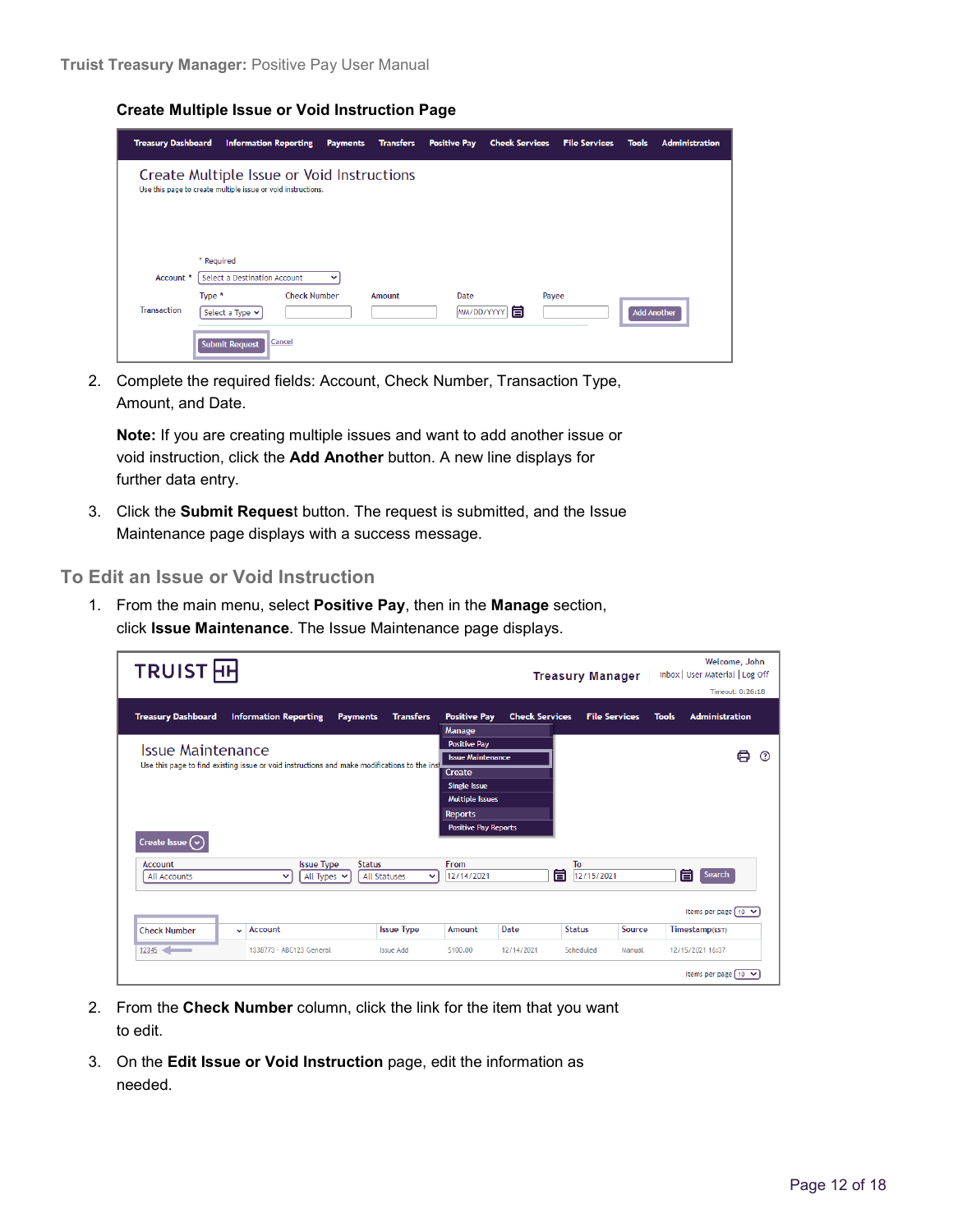| <b>TRUIST</b> <sub>H</sub>                                                                      |                                                 |                                 |                     |                       | <b>Treasury Manager</b> |              | Welcome, John<br>Inbox   User Material   Log Off<br>Timeout: 0:29:55 |
|-------------------------------------------------------------------------------------------------|-------------------------------------------------|---------------------------------|---------------------|-----------------------|-------------------------|--------------|----------------------------------------------------------------------|
| <b>Treasury Dashboard</b>                                                                       | <b>Information Reporting</b><br><b>Payments</b> | <b>Transfers</b>                | <b>Positive Pay</b> | <b>Check Services</b> | <b>File Services</b>    | <b>Tools</b> | <b>Administration</b>                                                |
| Edit Issue or Void Instruction<br>Use this page to edit or delete an issue or void instruction. |                                                 |                                 |                     |                       |                         |              | $\circledR$                                                          |
|                                                                                                 | * Required                                      |                                 |                     |                       |                         |              |                                                                      |
| Account *                                                                                       | 1338773 - ABC123 General                        | $\checkmark$                    |                     |                       |                         |              |                                                                      |
| Check Number *                                                                                  | 12345                                           |                                 |                     |                       |                         |              |                                                                      |
| <b>Transaction Type *</b>                                                                       | <b>Issue Add</b><br>$\checkmark$                |                                 |                     |                       |                         |              |                                                                      |
| Amount *                                                                                        | 100.00                                          |                                 |                     |                       |                         |              |                                                                      |
| Date *                                                                                          | 自<br>12/14/2021                                 |                                 |                     |                       |                         |              |                                                                      |
| Payee                                                                                           | Jimmy Doe                                       |                                 |                     |                       |                         |              |                                                                      |
| Reference                                                                                       | A1B2C3                                          |                                 |                     |                       |                         |              |                                                                      |
| <b>Funding Source</b>                                                                           |                                                 |                                 |                     |                       |                         |              |                                                                      |
|                                                                                                 | <b>Submit Request</b>                           | Cancel<br><b>Delete Request</b> |                     |                       |                         |              |                                                                      |

4. Confirm the information on the page, then click the **Submit Request** button to accept the changes. The request is submitted, and the Issue Maintenance page displays a confirmation message.

#### <span id="page-12-0"></span>**To Delete an Issue or Void Instruction**

Deleting entries is permitted up to the time that the instructions are transmitted to Truist for processing.

- 1. From the main menu, select **Positive Pay**, then in the **Manage** section, click **Issue Maintenance**. The Issue Maintenance page displays.
- 2. From the **Check Number** column, click the link for the item you want to delete. The Edit Issue or Void Instruction page displays.

Editing an entry is allowed up until the instructions are transmitted to Truist for processing. After transmission, only viewing is permitted.

| <b>TRUIST</b> HH                                                                                |                                                 |                  |                     |                       | <b>Treasury Manager</b> |              | Welcome, John<br>Inbox   User Material   Log Off<br>Timeout: 0:29:55 |
|-------------------------------------------------------------------------------------------------|-------------------------------------------------|------------------|---------------------|-----------------------|-------------------------|--------------|----------------------------------------------------------------------|
| <b>Treasury Dashboard</b>                                                                       | <b>Information Reporting</b><br><b>Payments</b> | <b>Transfers</b> | <b>Positive Pay</b> | <b>Check Services</b> | <b>File Services</b>    | <b>Tools</b> | <b>Administration</b>                                                |
| Edit Issue or Void Instruction<br>Use this page to edit or delete an issue or void instruction. |                                                 |                  |                     |                       |                         |              | $^{\circledR}$                                                       |
| Account *<br>Check Number *                                                                     | * Required<br>1338773 - ABC123 General<br>12345 | $\checkmark$     |                     |                       |                         |              |                                                                      |
| <b>Transaction Type *</b><br>Amount *<br>Date *                                                 | <b>Issue Add</b><br>100.00<br>自<br>12/14/2021   |                  |                     |                       |                         |              |                                                                      |
| Payee<br>Reference<br><b>Funding Source</b>                                                     | Jimmy Doe<br>A1B2C3                             |                  |                     |                       |                         |              |                                                                      |
|                                                                                                 | <b>Submit Request</b><br><b>Delete Request</b>  | <b>Cancel</b>    |                     |                       |                         |              |                                                                      |

3. Click the **Delete Request** button. The issue or void instruction is removed from the list on the Issue Maintenance page.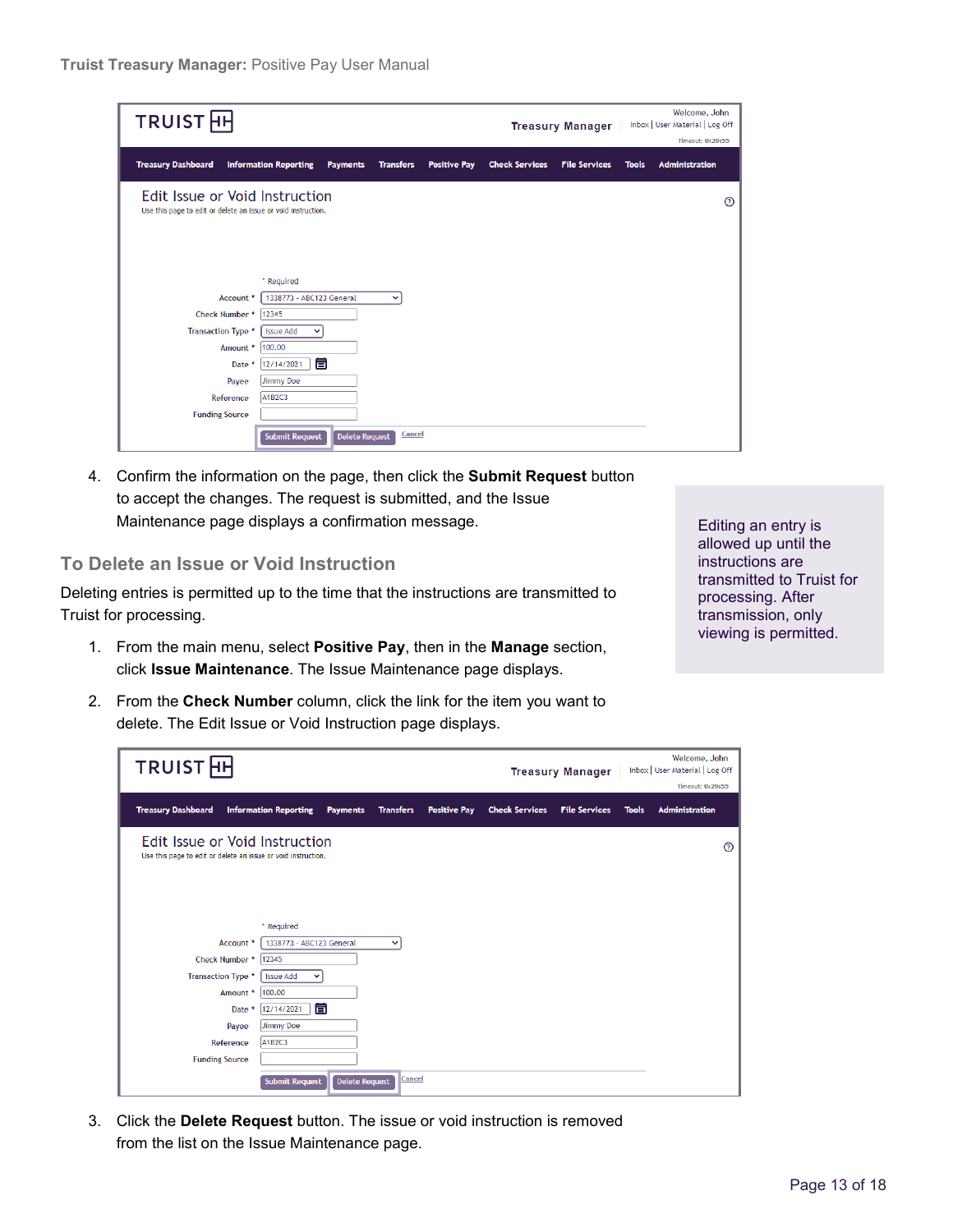**Note:** Deleting an instruction from the list is not the same as creating an *Issue Delete* or *Void Delete* instruction. The latter is transmitted to the bank as a request to delete an existing issue or void instruction, whereas, deleting an instruction in the list affects only entries that have not been transmitted. After transmission, only viewing is permitted.

#### <span id="page-13-0"></span>**To Authorize an Issue or Void Instruction**

Treasury Manager allows you the option of approving or rejecting instructions only when you have the necessary user entitlements as an approver.

- 1. From the main menu, select **Positive Pay**, then in the **Manage** section, click **Issue Maintenance**. The Issue Maintenance page displays.
- 2. From the **Status** column, select one or more records that have a status of **Pending Approval**, then click the **Approve** or **Reject** button, as applicable. The Authorize Issue or Void Instructions page displays.

**Note:** You cannot authorize an action that you have initiated.

3. Review your selection. Based on your selection, either the **Approve** or **Reject** button displays. Confirm your selection by clicking the applicable button.

# <span id="page-13-1"></span>**Positive Pay Reports**

# <span id="page-13-2"></span>**About Positive Pay Reports**

You can view, customize, and print two types of **Positive Pay** reports.

- **Standard** reports are provided by Truist. You cannot delete or edit standard reports; you can only customize them.
- **Customized** reports are modifications of standard reports saved with customized criteria. You can create as many custom reports as needed. You can delete or edit any of your private custom reports and any public custom reports shared by other users.

Treasury Manager provides these standard reports:

- Manual Issue and Void Instructions
- Positive Pay Items
- Reverse Positive Pay Items

Reports are displayed using report viewing software, which enables you to view, print, and download as needed. Downloads are available in both Adobe PDF and Excel spreadsheet formats.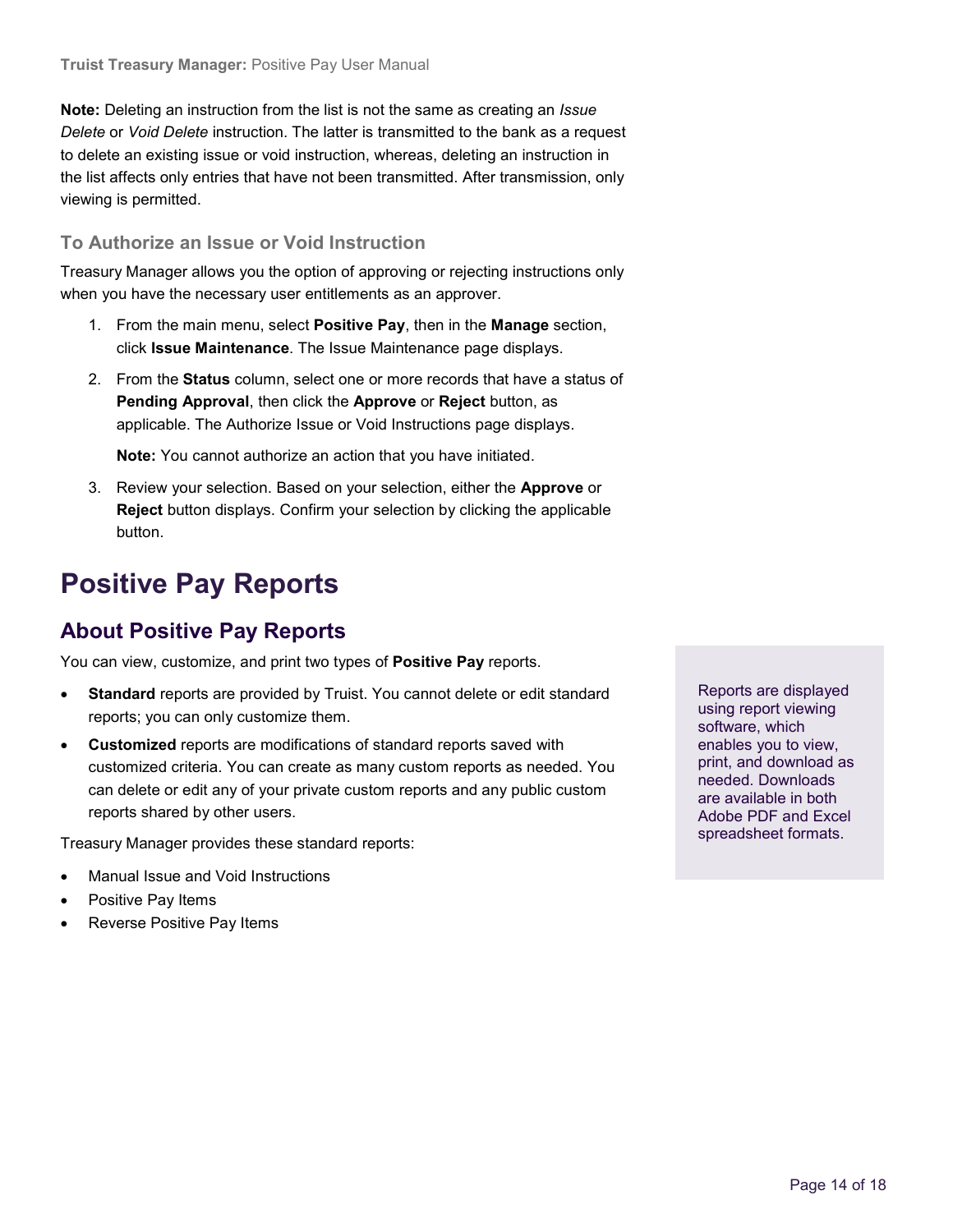#### <span id="page-14-0"></span>**To View Positive Pay Reports**

1. From the main menu, select **Positive Pay**, then in the **Reports** section, click **Positive Pay Reports.** The Positive Pay Reports page displays.

| TRUIST <sub>H</sub>                                                                                                                                                                                                                                                                                          |                                                                | <b>Treasury Manager</b> | Welcome, John<br>Inbox   User Material   Log Off |
|--------------------------------------------------------------------------------------------------------------------------------------------------------------------------------------------------------------------------------------------------------------------------------------------------------------|----------------------------------------------------------------|-------------------------|--------------------------------------------------|
|                                                                                                                                                                                                                                                                                                              |                                                                |                         | Timeout: 0:29:54                                 |
| Treasury Dashboard Information Reporting Payments Transfers<br>Manage                                                                                                                                                                                                                                        | Positive Pay Check Services File Services Tools Administration |                         |                                                  |
| <b>Positive Pay</b><br>Positive Pay Reports<br><b>Issue Maintenance</b><br>Click a report name link to view the report in a new browser window. You can also custor<br>Create<br><b>Single Issue</b><br><b>Multiple Issues</b><br><b>Reports</b><br><b>Positive Pay Reports</b><br><b>Standard</b><br>Custom | cific needs.                                                   |                         | $^{\circ}$                                       |
| <b>Standard Report Name</b>                                                                                                                                                                                                                                                                                  | Type                                                           | <b>Action</b>           |                                                  |
| Manual Issue and Void Instructions                                                                                                                                                                                                                                                                           | Issue                                                          | <b>Customize Report</b> |                                                  |
| <b>Positive Pay Items</b>                                                                                                                                                                                                                                                                                    | Positive Pay                                                   | <b>Customize Report</b> |                                                  |
| <b>Reverse Positive Pay Items</b>                                                                                                                                                                                                                                                                            | Reverse Positive Pay                                           | <b>Customize Report</b> |                                                  |
|                                                                                                                                                                                                                                                                                                              |                                                                |                         |                                                  |

- 2. Select either the **Standard** or **Custom** tab:
	- If on the **Standard** tab, from the **Standard Report** Name column, click the applicable standard report link
	- If on the **Custom** tab, from the **Custom Report Name** column, click the applicable custom report link.

The report displays in a report viewer window. The menu at the top of the window provides options for working with the report, including the option to **Search**, **Download**, or **Print**.

<span id="page-14-1"></span>**To Customize a Positive Pay Report**

- 1. From the main menu, select **Positive Pay**, then in the **Reports** section, click **Positive Pay Reports.** The Positive Pay Reports page displays.
- 2. On the **Standard** tab, from the **Action** column, select the corresponding **Customize Report** button for the report you want to customize.

| <b>Standard</b><br>Custom                 |                             |                  |
|-------------------------------------------|-----------------------------|------------------|
|                                           |                             |                  |
| <b>Standard Report Name</b>               | Type                        | <b>Action</b>    |
| <b>Manual Issue and Void Instructions</b> | Issue                       | Customize Report |
| <b>Positive Pay Items</b>                 | Positive Pay                | Customize Report |
| <b>Reverse Positive Pay Items</b>         | <b>Reverse Positive Pay</b> | Customize Report |

- 3. On the **Customize Standard Report** page, enter information in the required fields (with a red \*) and any appropriate optional fields.
- 4. Click the **Continue** button to save the custom report.
- 5. On the preview page, verify the customized information.
- 6. Select one of these options: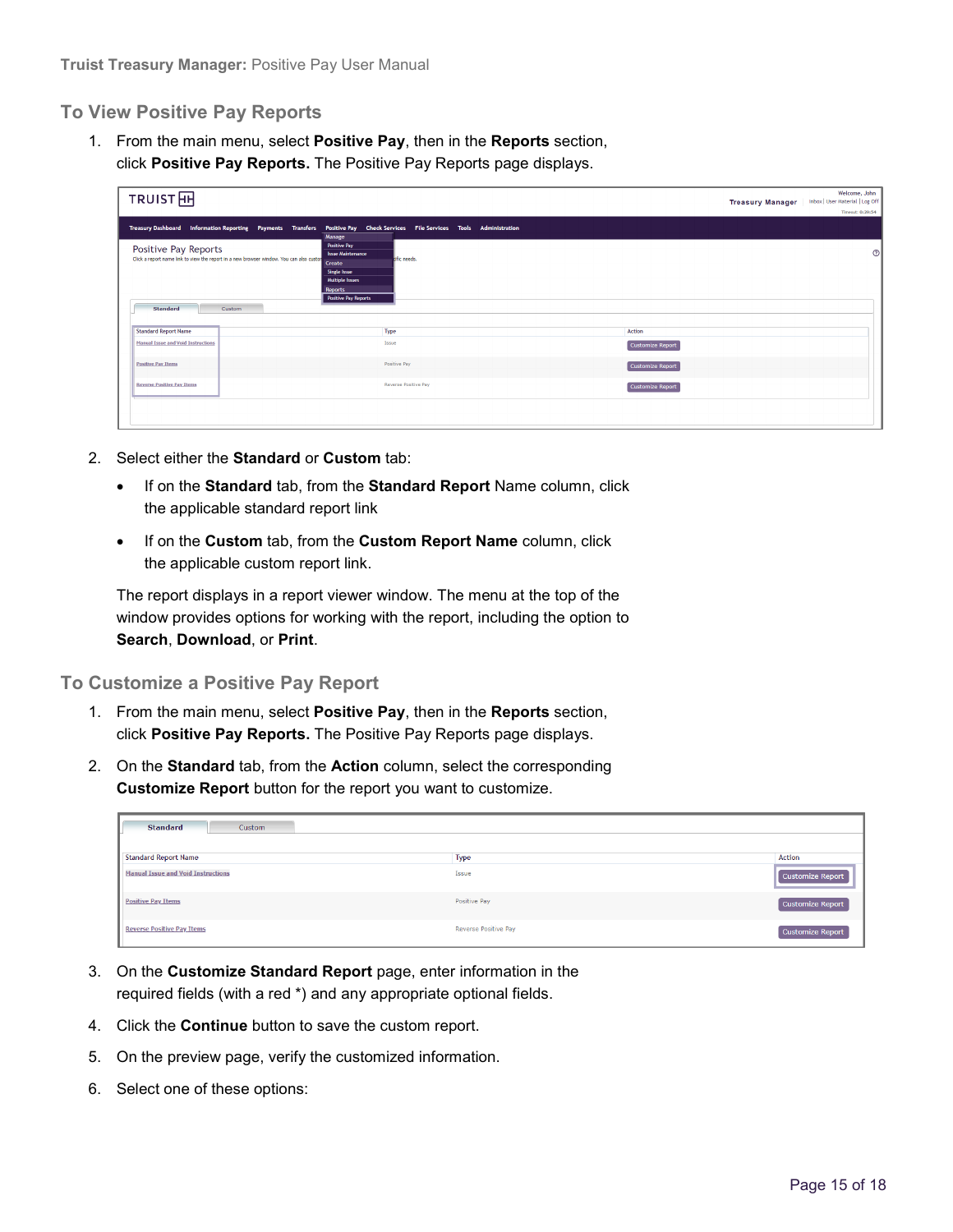- **Save** Saves the changes and returns to the Positive Pay Reports page where the customized report displays in the custom reports section
- **Save and View Report** Saves your changes and displays the customized report in the viewer window

<span id="page-15-0"></span>**To Edit a Customized Positive Pay Report**

1. From the main menu, select **Positive Pay**, then in the **Reports** section, click **Positive Pay Reports**. The Positive Pay Reports page displays.

| Alerts 82 Approvals 2 Messages 0<br>- Last Login:<br>12/14/2021 09:58 (Eastern Time)                                                                                                                                                                                                                                         |                                                                                                                       |                |                               |                         |                                                                      |
|------------------------------------------------------------------------------------------------------------------------------------------------------------------------------------------------------------------------------------------------------------------------------------------------------------------------------|-----------------------------------------------------------------------------------------------------------------------|----------------|-------------------------------|-------------------------|----------------------------------------------------------------------|
| TRUIST <sub>HH</sub>                                                                                                                                                                                                                                                                                                         |                                                                                                                       |                |                               | <b>Treasury Manager</b> | Welcome, John<br>Inbox   User Material   Log Off<br>Timeout: 0:28:19 |
|                                                                                                                                                                                                                                                                                                                              | Treasury Dashboard Information Reporting Payments Transfers Positive Pay Check Services File Services Tools<br>Manage | Administration |                               |                         |                                                                      |
| <b>Positive Pay</b><br>Positive Pay Reports<br>$^{\circ}$<br><b>Issue Maintenance</b><br>Click a report name link to view the report in a new browser window. You can also custor<br>cific needs.<br>Create<br><b>Single Issue</b><br>Multiple Issues<br><b>Reports</b><br><b>Positive Pay Reports</b><br>Custom<br>Standard |                                                                                                                       |                |                               |                         |                                                                      |
|                                                                                                                                                                                                                                                                                                                              |                                                                                                                       |                |                               |                         | Items per page $\boxed{10 - 8}$                                      |
| Select All                                                                                                                                                                                                                                                                                                                   | <b>Custom Report Name</b>                                                                                             | $\sim$ Type    | <b>Last Updated Date/Time</b> | Action                  |                                                                      |
| $\overline{\mathcal{L}}$                                                                                                                                                                                                                                                                                                     | <b>Recon Report</b>                                                                                                   | Issue          | 12/14/2021 14:11              | $_{\rm Edit}$           |                                                                      |
| Delete                                                                                                                                                                                                                                                                                                                       |                                                                                                                       |                |                               |                         | Items per page 10 V                                                  |

- 2. From the **Custom** tab, in the **Select All** column, select the corresponding checkbox for the report you want to modify, then click the corresponding **Edit** button. The Edit Custom Report page displays the current parameters for the customized report.
- 3. Modify the fields on the report, as needed. The fields on the Edit Custom Report page are similar to those on the Customize Standard Report page.

| Edit: Custom Check Services Report<br>Use this page to modify a custom report. |                                                                                                    |                                    |                                |                                               |
|--------------------------------------------------------------------------------|----------------------------------------------------------------------------------------------------|------------------------------------|--------------------------------|-----------------------------------------------|
|                                                                                |                                                                                                    |                                    |                                |                                               |
|                                                                                |                                                                                                    |                                    |                                |                                               |
|                                                                                |                                                                                                    |                                    |                                |                                               |
|                                                                                | * Required                                                                                         |                                    |                                |                                               |
| Custom Report Name *                                                           | <b>Recon Report</b>                                                                                |                                    |                                |                                               |
| <b>Bank Report Name</b>                                                        | <b>Check Services Transactions</b>                                                                 |                                    |                                |                                               |
| Usage *                                                                        | $\bullet$ Private $\bigcirc$ Shared                                                                |                                    |                                |                                               |
| Accounts <sup>*</sup>                                                          | Select All Accounts                                                                                |                                    |                                |                                               |
|                                                                                | <b>Acct Number</b><br>$\hat{\phantom{a}}$                                                          | <b>Acct Nickname</b>               | $O$ Bank ID<br>$\circ$ $\circ$ | <b>Selected Accounts</b><br>(Click to Remove) |
|                                                                                | 1234567891234<br>☑                                                                                 | ABC123 Company<br>061000104        |                                | 1234567891234                                 |
|                                                                                | 1338773<br>ABC123 General<br>061000104<br>$\overline{\mathcal{L}}$                                 |                                    |                                | 1338773                                       |
|                                                                                | 2234567891234<br>abc123 Company 2<br>□<br><b>ABC123 Company Payroll</b><br>3334567891234<br>$\Box$ |                                    | 061000104                      |                                               |
|                                                                                |                                                                                                    |                                    | 061000104                      |                                               |
|                                                                                |                                                                                                    |                                    |                                |                                               |
| <b>Transaction Type *</b>                                                      | Stop Payment Y                                                                                     |                                    |                                |                                               |
| <b>Date Range</b>                                                              | Relative Date                                                                                      |                                    |                                |                                               |
|                                                                                | From *                                                                                             | To *                               |                                |                                               |
|                                                                                | Beginning of Prior Month                                                                           | End of Prior Month<br>$\checkmark$ | v                              |                                               |
|                                                                                | ○ Absolute Date                                                                                    |                                    |                                |                                               |
|                                                                                | From *                                                                                             | To *                               |                                |                                               |
|                                                                                | MA/DD/YYYY                                                                                         | 首<br>MM/DD/YYYY                    | 崮                              |                                               |
| <b>Amount Range</b>                                                            | 1,000.00<br>From                                                                                   | 5,000,000.00<br>To                 |                                |                                               |
| <b>Serial Number Range</b>                                                     | From                                                                                               | To                                 |                                |                                               |
|                                                                                |                                                                                                    |                                    |                                |                                               |
|                                                                                | Cancel<br>Continue                                                                                 |                                    |                                |                                               |
|                                                                                |                                                                                                    |                                    |                                |                                               |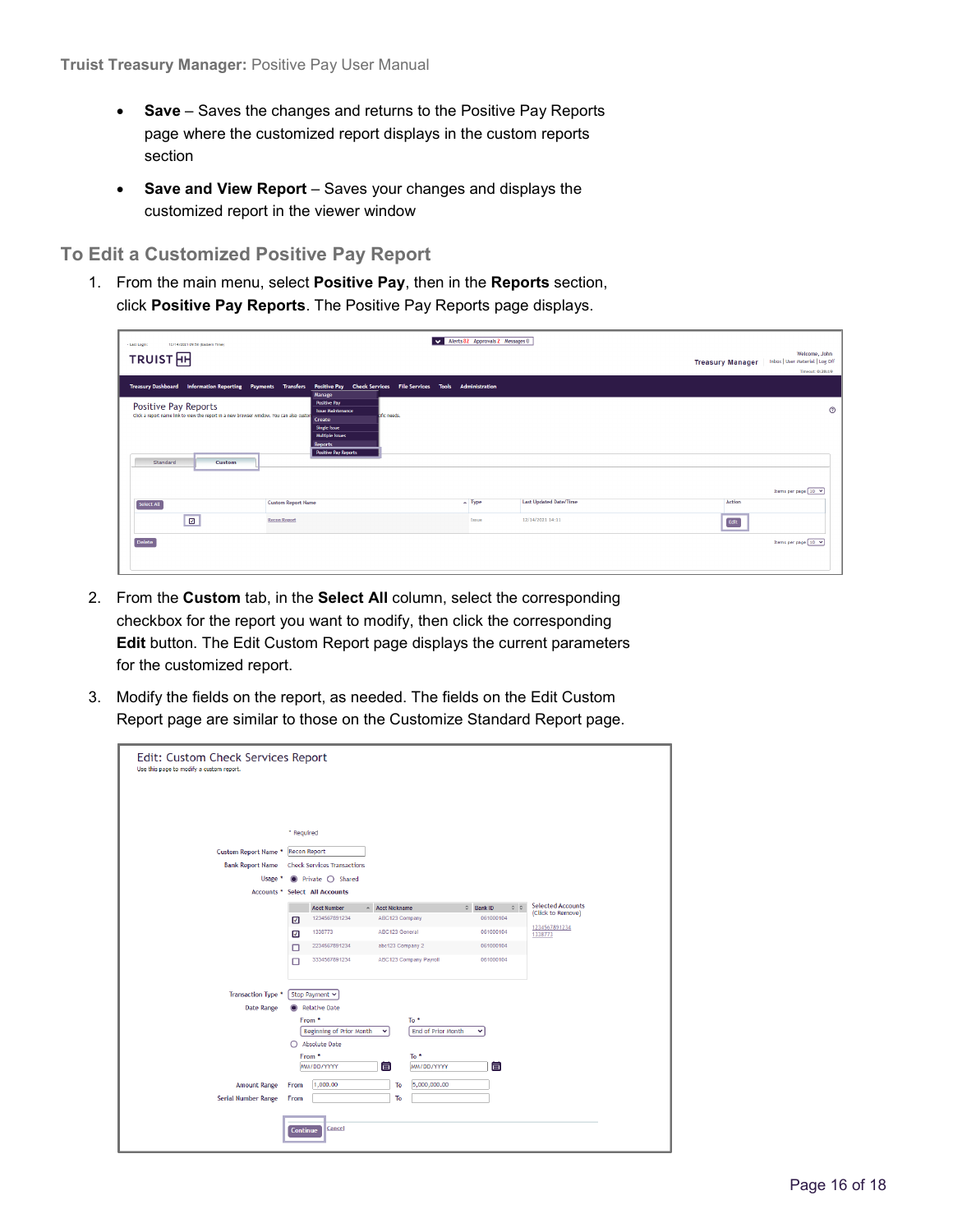- 4. Click the **Continue** button to save the custom report.
- 5. On the preview page, verify the customized information.
- 6. Select one of the following options:
	- **Save** Saves the changes and returns to the Positive Pay Reports page where the customized report displays within the Custom tab
	- **Save and View Report** Saves your changes and displays the customized report in the report viewer window
	- **Edit Report** Returns to the Edit Custom Reports page, so you can make additional changes before saving the report

#### <span id="page-16-0"></span>**To Delete a Positive Pay Report**

- 1. From the main menu, select **Positive Pay**, then in the **Reports** section, click **Positive Pay Reports**. The Positive Pay Reports page displays.
- 2. From the **Custom** tab, in the **Select All** column, select the corresponding checkbox for the report you want to delete.

| TRUIST <sub>H</sub>                                                                                                                    |                                                                                                                                                                     |             |                               | <b>Treasury Manager</b> | Welcome, John<br>Inbox   User Material   Log Off |
|----------------------------------------------------------------------------------------------------------------------------------------|---------------------------------------------------------------------------------------------------------------------------------------------------------------------|-------------|-------------------------------|-------------------------|--------------------------------------------------|
|                                                                                                                                        |                                                                                                                                                                     |             |                               |                         | Timeout: 0:28:19                                 |
|                                                                                                                                        | Treasury Dashboard Information Reporting Payments Transfers Positive Pay Check Services File Services Tools Administration<br>Manage                                |             |                               |                         |                                                  |
| Positive Pay Reports<br>Click a report name link to view the report in a new browser window. You can also custor<br>Custom<br>Standard | <b>Positive Pay</b><br><b>Issue Maintenance</b><br>ofic needs.<br>Create<br>Single Issue<br><b>Multiple Issues</b><br><b>Ronorts</b><br><b>Positive Pay Reports</b> |             |                               |                         | $\mathcal{C}$                                    |
|                                                                                                                                        |                                                                                                                                                                     |             |                               |                         | Items per page [10 V]                            |
| Select All                                                                                                                             | <b>Custom Report Name</b>                                                                                                                                           | $\sim$ Type | <b>Last Updated Date/Time</b> | Action                  |                                                  |
| ø                                                                                                                                      | <b>Recon Report</b>                                                                                                                                                 | Issue       | 12/14/2021 14:11              | Edit                    |                                                  |
| Delete                                                                                                                                 |                                                                                                                                                                     |             |                               |                         | Items per page [10 V]                            |

- 3. Review your selection, then click the **Delete** button.
- 4. The **Delete Custom Positive Pay Report** page displays to confirm your selection. Click the **Delete** button, or click the **Cancel** button to disregard.